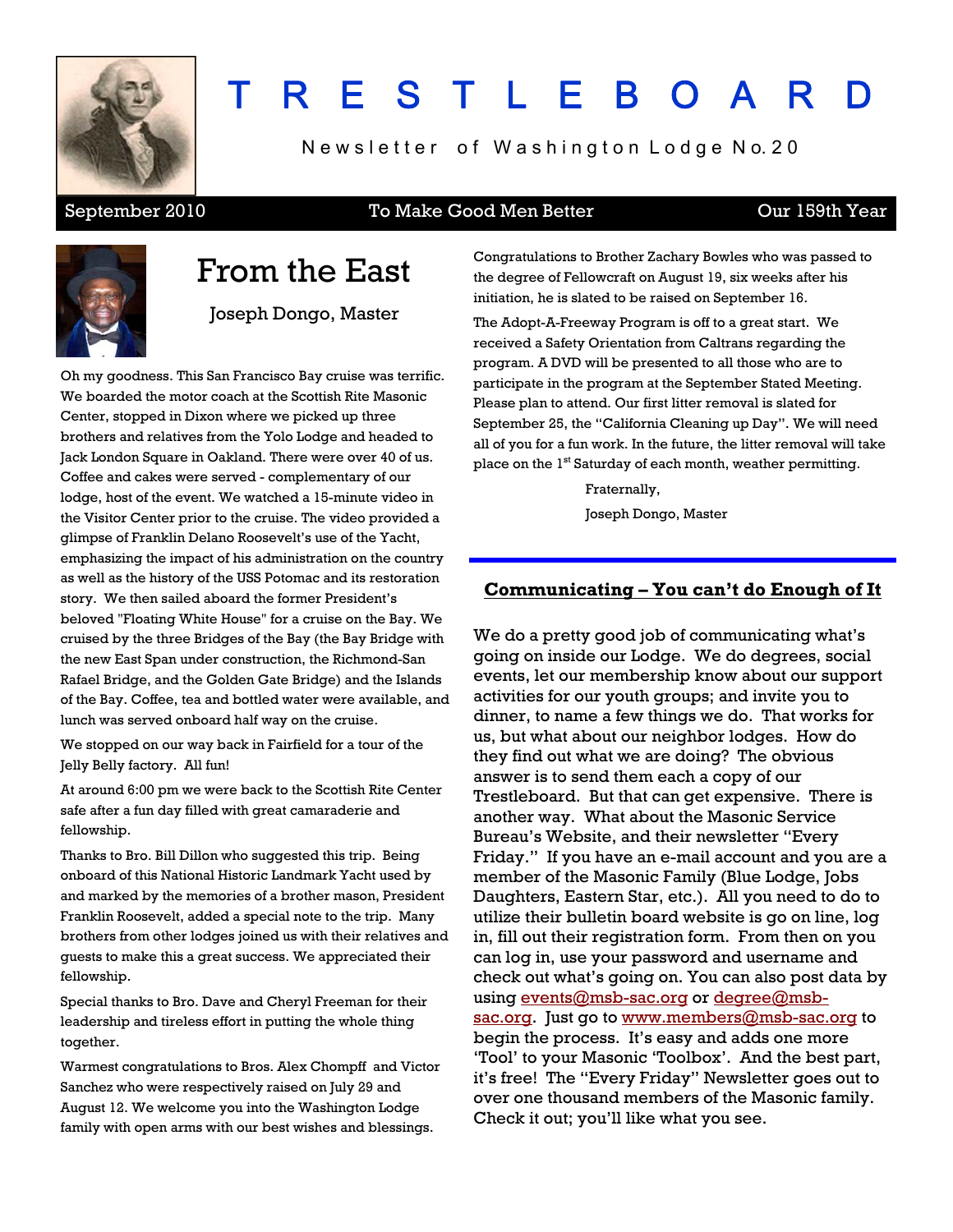### **The 2010 Washington Lodge Officers**

#### Master: Joseph Dongo

Senior Warden **David Cameron**  Junior Warden Michael Quinn Treasurer **Eric Hixson, P.M.**  Secretary Jon Isaacson, P.M Chaplin Jed Van Wagner Senior Deacon Juan Faranda Junior Deacon Dan Dailey Senior Steward John Djubek Junior Steward Josh Djubek Marshall **Marshall** Richard Pullen, P.M. Tiler Floyd Tritt Officer's Coach Eric Hixson, P.M. Candidate's Head Coach Rich Wilson Officers Coach Emeritus Ray W. Lenau, P.M. Inspector District 414 Vince Parell, PM. Masonic Lawn Board Richard Pullen, P.M. Masonic Lawn Board Dave Freeman Ambassador Dave Freeman

Address lodge correspondence to: Jon Isaacson, P.M., Secretary, Webmaster Washington Lodge No. 20 P.O. Box 221788, Sacramento, CA 95822 Email: secretary@washingtonlodge20.org

Washington Lodge Website: http://www.washingtonlodge20.org

The Washington Lodge Trestleboard is published monthly

Victor U Sanchez, Editor Doug Sleeper, P.M. Grammarian Dave Freeman, Asst. Grammarian Washington Lodge Trestleboard Email: panache3029@sbcglobal.net

#### **LADIES NIGHT - 2010**

November 6, 2010 Downtown Masonic Temple 6:30 – 10:30 pm Evening wear ladies, coat and tie for men Bring your dancing shoes! Key Note Speaker Very Worshipful Allan Casalou, Grand Secretary "Gender and Freemasonry" Gentlemen: \$35.00 - It's Ladies night! Reservation: 1-888-828-4476



### Editor's Desk

Victor U. Sanchez

As I make my way through the various stages of Masonry and improve myself as a human being, I remember the many adventures life has brought to my doorstep. Most recently, within the past week, as a matter of fact, I again had the pleasure of spending a week with Brother PM Alan Grundel. Many times we have toured this great country of ours seated on our trusty iron steeds. However, this last adventure we took to the road as brothers. Tied to each other in a manner few have the opportunity to experience. It was through Bro. Alan that I was brought forth from darkness to light. Many times in our discussions and fellowship, we spoke of Shriners, and Masonic fellowship. And, many times I waited for an invitation to join, but the time never came, or I did not see it. It wasn't until I asked Al, "...so, how do I get involved?" And, as though a burden had been lifted from his shoulders, he replied "… I am glad you asked!" Little did I know that to join this fraternity, a prospective candidate needed to ask to be admitted, hence "...of your own free will and accord". I understand the concept and appreciate the need for oneself to make a heartfelt, open decision to become involved within the Masonic brotherhood. But, I look at the years lost and the thoughts of rejection when I was not "asked" if I was interested in becoming a part of the whole. Perhaps as time and the want to fill our membership rolls gives way to a more direct approach to recruit members, we might set aside the notion of asking to be allowed to join for a friendlier and more worthy approach of asking worthy men to join our ranks. However, with this change will come a need to truly investigate the worthiness of a candidate. Until that day comes, and I've heard it said that that day is upon us, we must each search out those who would follow us and prepare them for the task of filling those shoes left by our brethren.

#### *September Schedule*

*September 9: 1st Degree or Practice (TBD) 7:00 pm Degree, w/Refreshment or Practice*

*September 16: 3rd Degree, Bro. Zachary Bowles 6:00 Dinner, 7:00 Degree*

*September 23: Double 2nd Degree Bros. Morrison England & Joseph Basham 6:00 Dinner, 7:00 Degree*

*September 30: 3rd Degree or Practice (TBD)*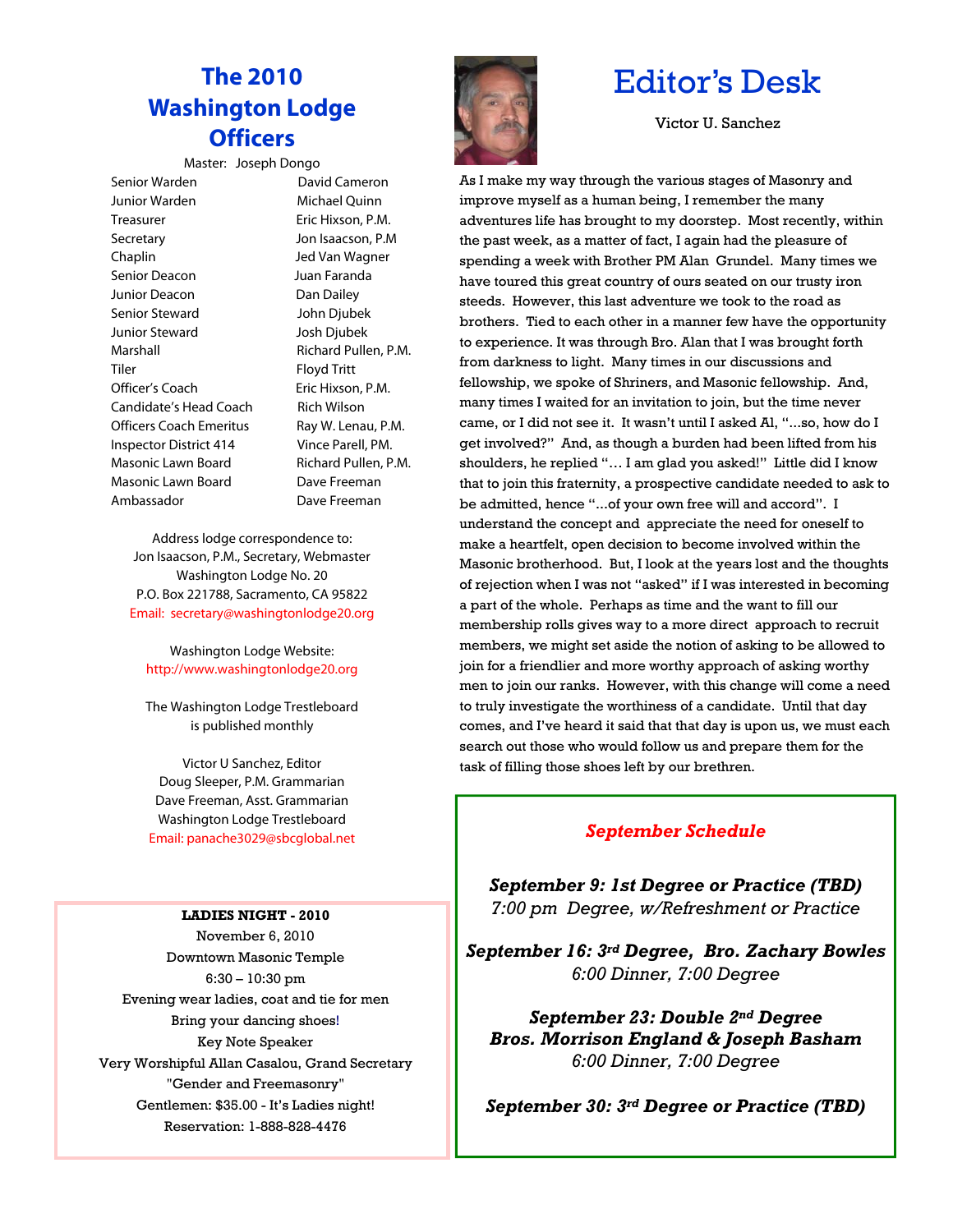

## From the West

David H. Cameron, Sr. Warden

I did a degree not too long ago, and a lot of things went wrong. But something happened I will remember forever, and I think another young man will too. I/We had a connection, there was a moment , maybe thrice, when he and I , were alone in the Lodge. Time seemed to have stopped, and I became his Brother. It is an honor to be a Member of the Craft.

My wife Joan and I will celebrate our 18th year of marriage. She said "I do" , though I still wonder why, on September 13, 1992. We were at the Sutter Club, the room was full of friends and family, the only two people missing were Billy and Dorothy. I still remember when I first saw her there, it was like, "Oh God, she's serious". My Joanie, thank you for always being my best friend.

> David H. Cameron, Sr. Warden My trust is in God Work: (916) 229-4190 Cell: (916)600-6325

#### **We need your help**

Preparations for the fall trips of Operation Greatest Gift are under way at Grand Lodge many veterans eagerly await their chance to see the World War II Memorial in Washington, D.C.

Unfortunately, some veterans - many, in their late 80s and early 90s have had to give up their spots due to failing health. Their situations is a reminder of the urgency to honor as many WWII veterans as we can today, whether it's with a trip to the Memorial or a simple and grateful thank you.

We have a handful of spots available for veterans on our Sept. 9 -11 and Sept. 16-18 trips. We are looking for WWII veterans who live in or near: San Francisco, Sacramento, Los Angeles, San Diego, Ontario, or Fresno.

If you know a veteran who would like to participate, contact Joyce Hahn at [jhahn@freemason.org](mailto:jhahn@freemason.org) or 415/292-9139. Please submit the veteran's legal name, address, telephone number, and record ID, if a California Mason, or date of birth.

Help every WWII veteran join this trip of a lifetime.

#### *Adopt-A-Freeway Program*

*Volunteers Needed*

*September 25, 2010 at 9:00 AM* 

*Litter Removal on Freeway 244: On & Off Ramp I-80 at Auburn Blvd.*

 *Meet at Del Paso Park, Auburn Blvd near the Ramp.* 



## From the South

Michael P. Quinn, Jr. Warden

In discussions with Worshipful Norm Stevenson, Past Master of Vacaville Lodge 134 F. & A. M. about Dan Brown's book, *The Lost Symbol;* he notes a major error regarding the structure of the Scottish Rite in America. The Scottish Rite in America is governed by two Supreme Councils, and not just one as Brown suggests. They are the Southern Jurisdiction in Washington D. C. & the Northern Jurisdiction in Lexington Massachusetts. The head of the Scottish Rite is referred to as the "Sovereign Grand Commander" and not the "Supreme Worshipful Master", as stated in his book. Even though the book is a work of fiction, this error or possible misdirection; points out how misunderstandings about Freemasonry may be propagated. We as Masons must make sure we convey the facts of our Fraternity and not the myths; teach and convey the truth and not the lies; and promote unity, hope, and charity among our brethren and the community at large. I have learned much from Brother Norm and hope I can coax him into visiting our Lodge and share his vast knowledge with us.

> Fraternally, Michael P. Quinn, Jr. Warden

### *Constitution Night*

### *September 2nd Stated Meeting & Dinner with Special Guest Speaker: Brother Bill Dillon*

#### "**The Constitution and What it Means Today?"**

The guest speaker at the Stated Meeting for September will be Brother Bill Dillon.

Brother Bill, member of Washington Lodge earned his Doctorate Degree at University of California, Berkeley and is Professor of Government at Sacramento State University.

**5:00 pm Pool** 

**6:00 pm Dinner** 

**6:45 pm Bro. Bill Dillon** 

**7:05 pm Adopt-A-Freeway Video Presentation** 

**7:30 Stated Meeting**